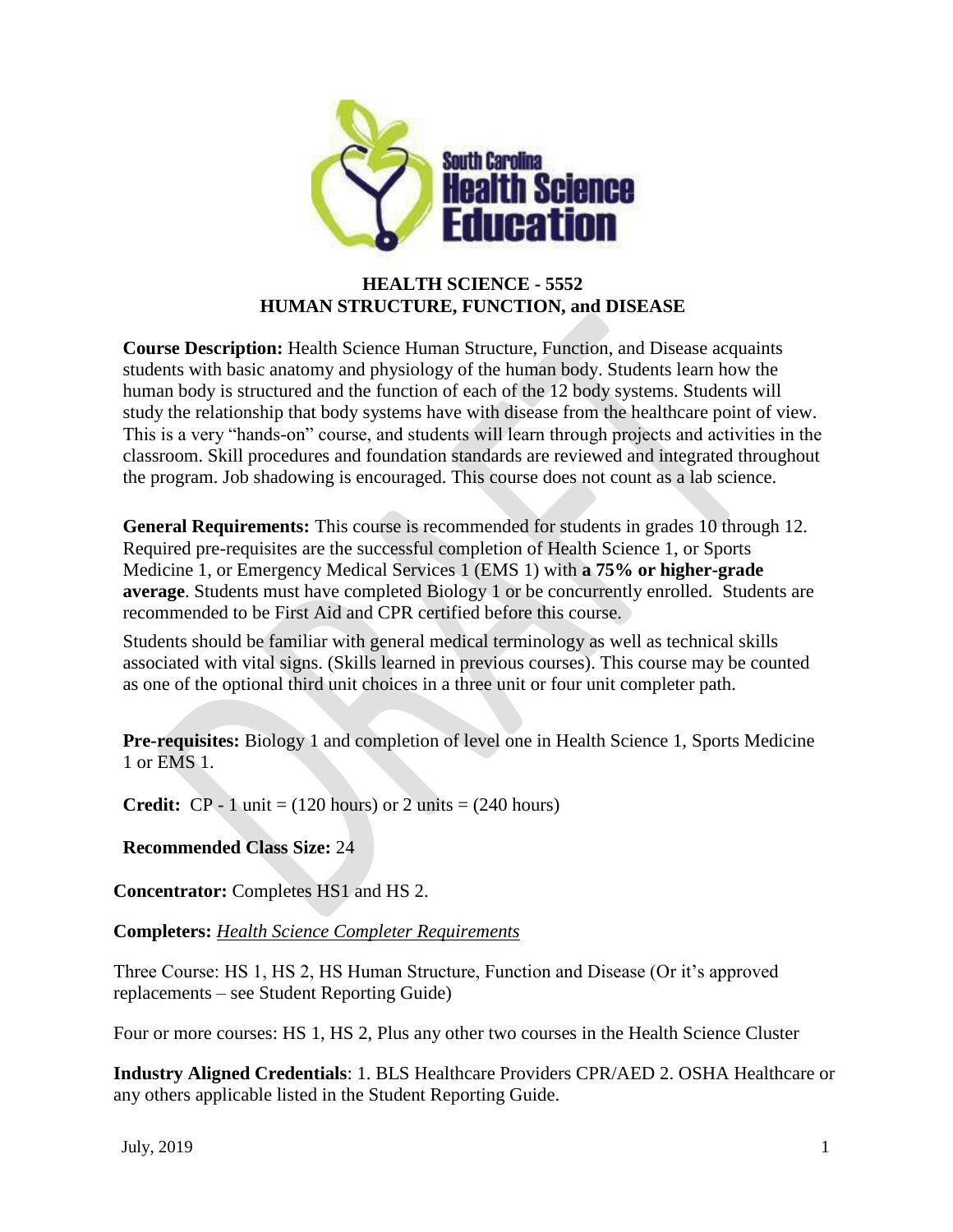**Stackable Credentials:** 1. Heartsaver CPR/AED 2. First-Aid or any others applicable as listed in the Student Reporting Guide.

### **Foundation 1: Academic Foundations**

**Healthcare professionals will understand human anatomy, physiology, common diseases and disorders, and medical math principles as required for proficiency within their area. They will use this knowledge as needed in their role. The following accountability criteria are considered essential for students in a health science program of study.**

- . 1. **Demonstrate** the ability to analyze diagrams, charts, graphs, and tables to interpret healthcare results.
- **2. Demonstrate** competency in basic math skills and conversions as they relate to healthcare**.**
	- a. The Metric System, i.e., centi-, milli-, kilo-, deci-, and micro-
	- b. Mathematical (average, ratios, fractions, percentages, addition, subtraction, multiplication, division).
	- c. Conversions(height, weight/mass, length, volume, temperature, household measurements)
	- d. Perform mathematical applications to determine vitalsign applications and basic pharmacology equations.
- 3. **Demonstrate** use of the 24-hour clock/military time.
- 4. **Identify** basic levels of organization of the human body, i.e., chemical, cellular, tissue, organs, systems, organism.
- 5. **Identify and demonstrate** body planes, directional terms, cavities, and quadrants. a. **Body planes**(sagittal, mid-sagittal, coronal/frontal, transverse/horizontal).
	- b. **Directional** terms(superior, inferior, anterior/ventral, posterior/dorsal, medial, lateral, proximal, distal, superficial, and deep).
	- c. **Cavities** (dorsal, cranial, spinal, thoracic, abdominal, and pelvic).
	- d. **Quadrants** (upper right, lower right, upper left, and lower left).
- 6. **Identify** basic structures and functions of human body systems (skeletal, muscular, integumentary, cardiovascular, lymphatic, respiratory, nervous, special senses, endocrine, digestive, urinary, and reproductive).
	- a. **Skeletal** (bone anatomy with emphasis on long bone, axial and appendicular skeletal bones, functions of bones to include mineral storage and hematopoiesis, ligaments, types and movements of joints)
	- b. **Muscular** (microscopic anatomy of muscle tissue, types of muscle, locations of skeletal muscles, functions of muscles, tendons, directional movements)
	- c. **Integumentary** (layers, structures,functions and componentsof skin)
	- d. **Cardiovascular** (components of blood, structures and functions of blood components, structures and functions of the cardiovascular system, conduction system of the heart, cardiac cycle to include blood flow)
	- e. **Lymphatic** (structures and functions of lymphatic system, movement of lymph fluid)
	- f. **Respiratory** (structures and functions of respiratory system, physiology of respiration)
	- g. **Nervous** (structures and functions of nervous tissue and system, organization of nervous system, emphasis on sensation, movement and processing)
	- h. **Special senses** (structures and functions of eye, ear, nose and tongue; identify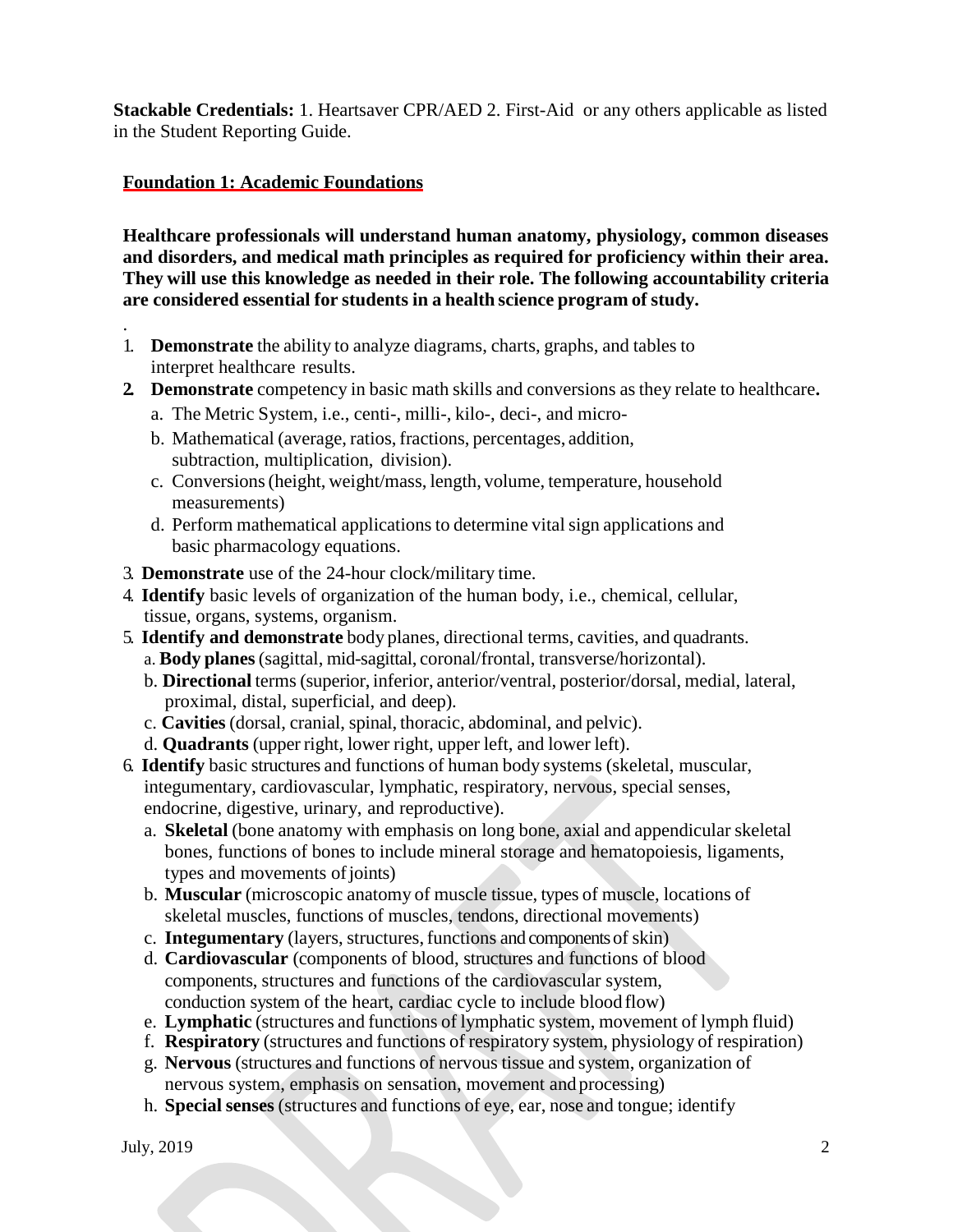senses for sight, hearing, smell, taste, touch)

- i. **Endocrine** (endocrine versus exocrine, structures and functions of endocrine system, hormones, regulation of hormones)
- j. **Digestive** (structures and functions of gastrointestinal tract with focus on absorption and excretion, chemical and mechanical digestion, structures and functions of accessory organs)
- k. **Urinary** (structures and functions of urinary system, gross and microscopic anatomy, process of urine formation, urine composition, homeostatic balance)
- l. **Reproductive** (structures and functions of male and female reproductive systems, formation of gametes, hormone production and effects, menstrual cycle, and conception)
- 7. **Describe** common diseases and disorders of each body system (such as: cancer, diabetes, dementia, stroke, heart disease, tuberculosis, hepatitis, COPD, kidney disease, arthritis, ulcers, asthma, cataracts, concussions/TBI, cystic fibrosis , melanoma, muscular dystrophy, myocardial infarction, sexually transmitted infection, urinary tract infections).
	- a. Etiology
	- b. Pathology
	- c. Diagnosis
	- d. Treatment
	- e. Prevention
- 8. **Discuss** research related to emerging diseases and disorders (such as: autism, VRSA, PTSD,

Listeria, seasonal flu).

- 9. **Describe** biomedical therapies as they relate to the prevention, pathology, and treatment of disease.
	- a. Gene testing
	- b. Gene therapy
	- c. Human proteomics (delete this one)
	- d. Cloning
	- e. Stem cellresearch

## **Foundation 2: Communications**

**Healthcare professionals will know and demonstrate the various methods of giving and obtaining information. They will communicate effectively, both orally and in writing.**

- 1. **Use** medical terminology and medical math to communicate information, orally and written.
- 2. **Apply** active speaking and listening skills

## **Foundation 3: Systems**

**Healthcare professionals will understand how their role fits into their department, their organization and the overall healthcare environment. They will review and identify how key systems affect services they perform and the quality of care.**

**Health Care Delivery System**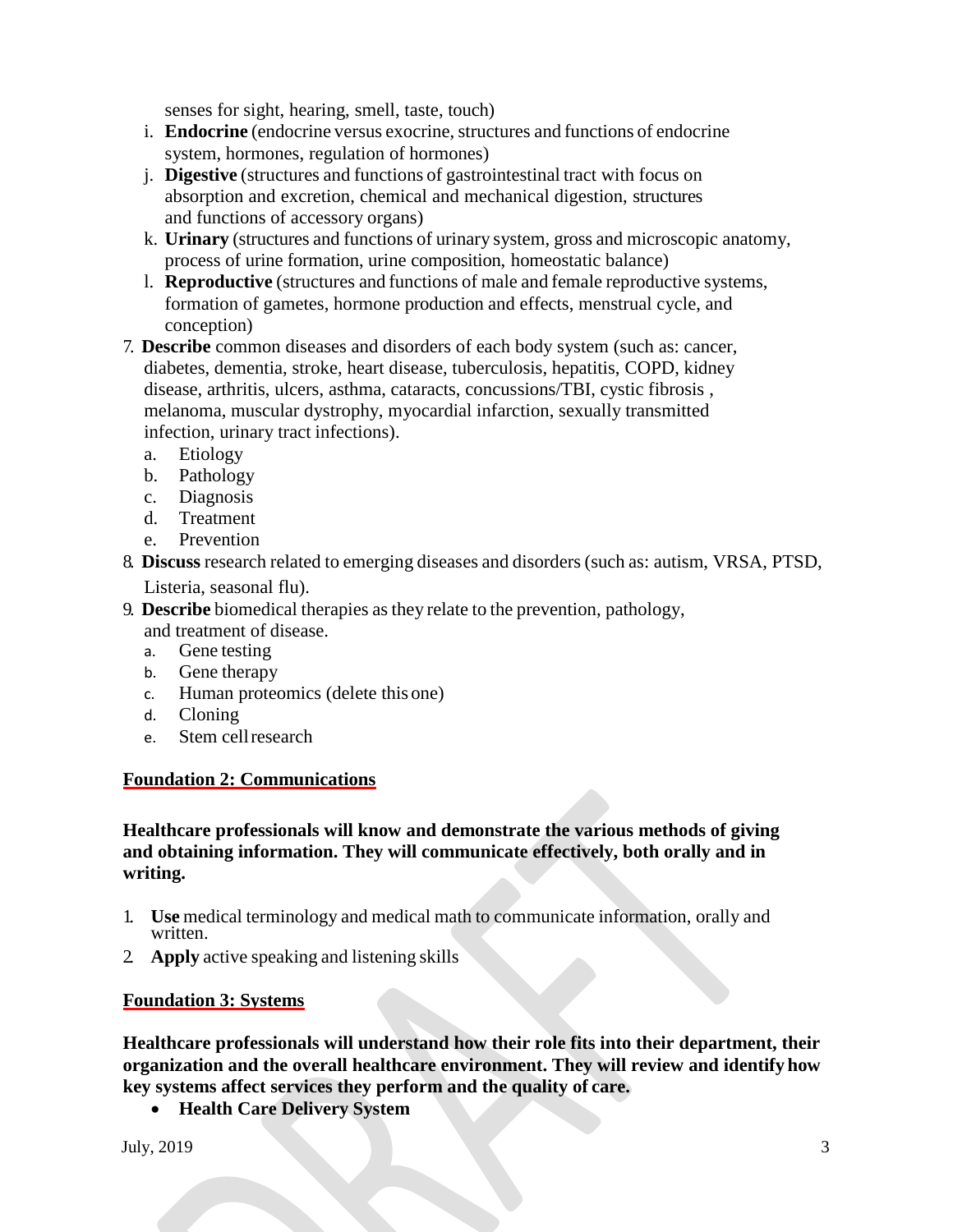- **Non-Profits**
- **Governmental Agencies**
- **Insurances**

## **Foundation 4: Employability Skills**

## **Healthcare professionals will understand how employability skills enhance their employment opportunities and job satisfaction. They will demonstrate key employability skills and will maintain and upgrade skills, as needed.**

- 1. **Demonstrate** employability skills (as they apply to hygiene, dress, language, confidentiality, behavior and work ethic)
- 2. **Expand** components of a personal **portfolio** (letter of introduction, resume, healthcare project, writing sample, work-based learning, oral presentation, service learning, credentials, technology, and leadership experience).
- 3. **Participate i**n healthcare **work-based learning** experiences (guest speakers, virtual tours, job shadowing, blood drives, community service projects, etc.).

# **Foundation Standard 5: Legal Responsibilities**

**Healthcare professionals will understand the legal responsibilities, limitations, and implications of their actions within the healthcare delivery setting. They will perform their duties according to regulations, policies, laws, and legislated rights of clients.**

- 1. **Review** proceduresfor accurate documentation and record keeping.
- 2. **Review** standards for Health Insurance Portability and Accountability Act (HIPAA).

## **Foundation Standard 6: Ethics**

**Healthcare professionals will understand accepted ethical practices with respect to cultural, social, and ethnic differences within the healthcare environment. They will perform quality healthcare delivery.**

- 1. Discuss **bioethical issues**related to disease.
- 2. **Apply ethical behaviors**in healthcare including personal, professional, and organizationalethics.
- 3. Apply **procedures for reporting** activities and behaviorsthat affect health, safety, and welfare ofothers.

# **Foundation Standard 7: Safety Practices**

**Healthcare professionals will understand the existing and potential hazards to clients, co-workers, and self. They will prevent injury or illness through safe work practices and follow health and safety policies and procedures.**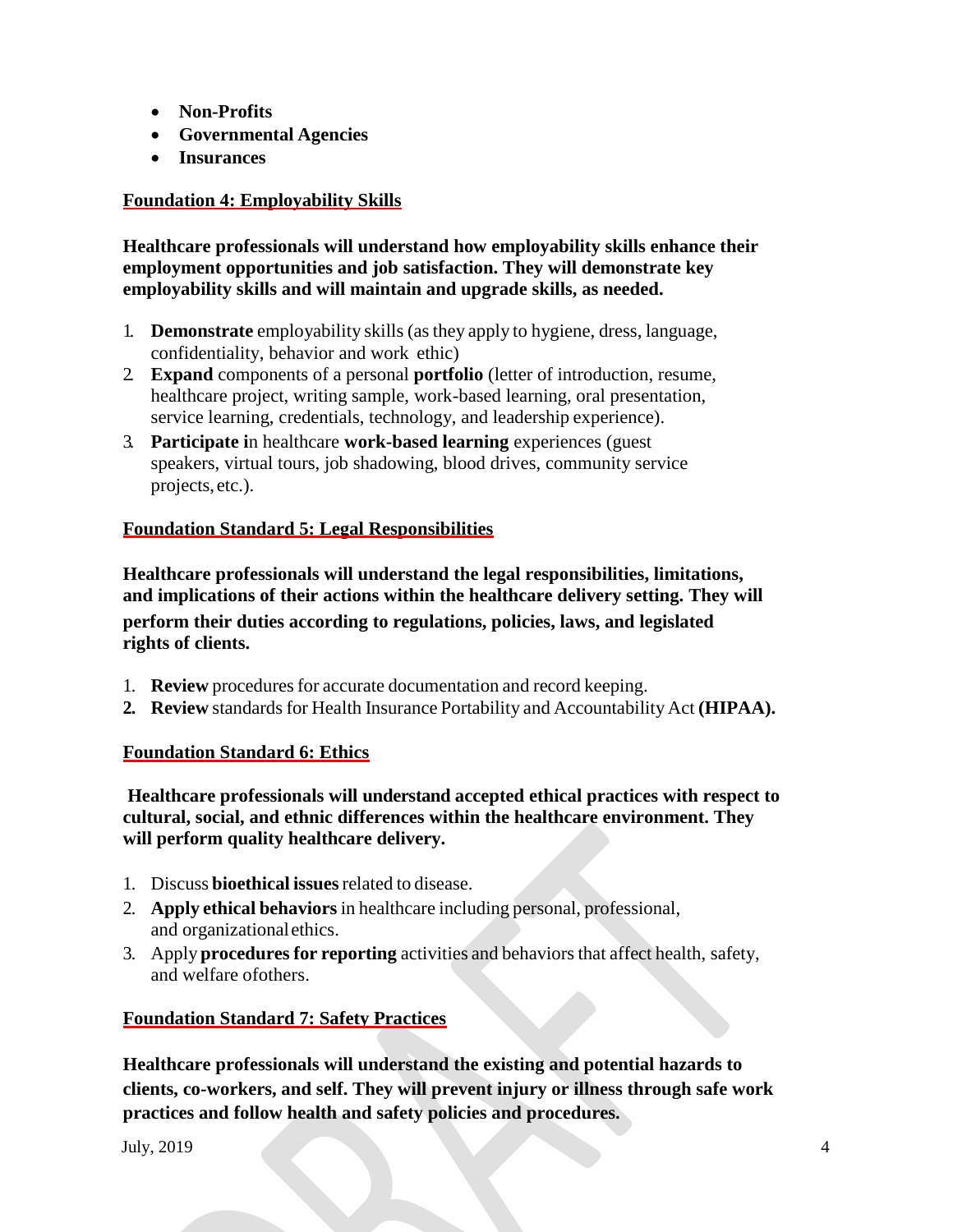- 1. **Demonstrate** principles of infection control using standard precautions in relation to the disease process and prevention.
- 2. **Comply** with safety signs, symbols and labels.

### **Foundation Standard 8: Teamwork**

**Healthcare professionals will understand the roles and responsibilities of individual members as part of the healthcare team, including their ability to promote the delivery of quality healthcare. They will interact effectively and sensitively with all members of the healthcareteam.**

1. **Act** responsibly as a team member.

### **Foundation Standard 9: Health Maintenance Practices**

**Healthcare professionals will understand the fundamentals of wellness and the prevention of disease processes. They will practice preventive health behaviors among the clients.**

- 1. **Describe** strategies for **prevention** of **diseases** including health screenings and examinations.
- 2. **Apply** practices that promote prevention of disease and injury.

**Foundation Standard 10: Technical Skills**

**Healthcare professionals will apply technical skills required for all career specialties. They will demonstrate skills and knowledge as appropriate.**

1. **Integrate** procedures for **measuring and recording vital signs as you approach the appropriate body system,** (including recognition of normal ranges and understanding what the data means in relation to body systems and disease.)

## **Foundation Standard 11: Information Technology in Healthcare**

**Review how Healthcare professionals will use information technology applications required within all career specialties. They will demonstrate use as appropriate to healthcare application.**

### **Sample Course Outline for HS 3 – Human Structure and Function**

*This class is best taught by working in teams of 2-4.*

- **Instructor/Student expectations Standards: 2 & 4**
- HOSA/Leadership Standard:4
- □ School Safety /Infection control Standard: 7
- **Job Shadowing** Encourage opportunities in health related fields Standard: 4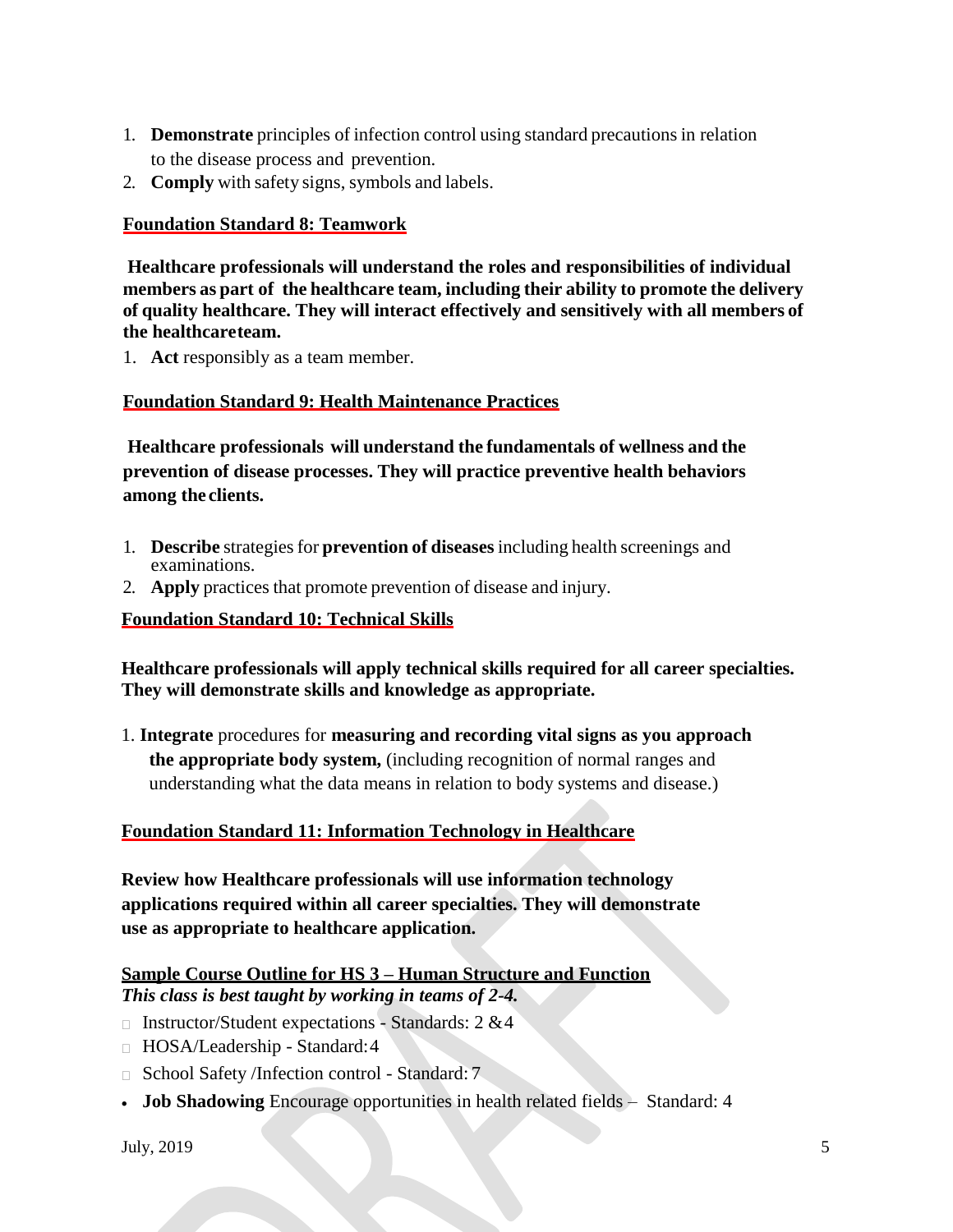- 
- **Anatomy & Physiology -** Standards: 1, 2, 3, 5, 6, 8, 9, 10, &11
- $\Box$  Basic Organization(1.4)
- BodyPlanes/Directions/Cavities (1.5)
- **Basic Structures** (1.6) (Includes location, function, disease, treatment, skills, scenarios) Diseases may be covered as you go through each system. Students can choose a disease and do a multi-media presentation to the class for some if not all systems. Discuss careers associated with eachsystem.
- $\Box$  Integumentary System
- Skeletal System
- **Muscular System**
- Nervous System
- Special Senses
- Circulatory System (integrate pulse and blood pressure skills and parameters Standard 10.1)
- $\Box$  Lymphatic System
- $\Box$  Respiratory System (integrate respiratory skills and parameters Standard 10.1)
- Digestive System
- **Urinary System**
- EndocrineSystem
- $\Box$  Reproductive System
- $\Box$  Disease and Disorders (1.7)
- $\Box$  Emerging Diseases (1.8)
- $\Box$  Biomedical Therapies (1.9)

## **4. Medical Math -** Standard: 1.2

## **5. Medical Terminology** – Standard 2

## *All standards, should be integrated into each system, ethics, safety, infection control, teamwork, careers, technical skills, medical math and medical terminology.*

### **Sample "Hands on Activities"**

As students are learning each system there should be a hands on activity or health care skill that goes with each system. Below are some examples of how to reinforce their learning of each system.

- *Body Planes/Directions/Cavities* orange or donut dissection, Simon Says, trace a team member and fill in cavities and label. Discuss any abnormal conditions.
- *Integumentary System* build a 3D skin model and label the parts all types of items may be used to simulate the consistency of the integumentary parts. Discuss disease,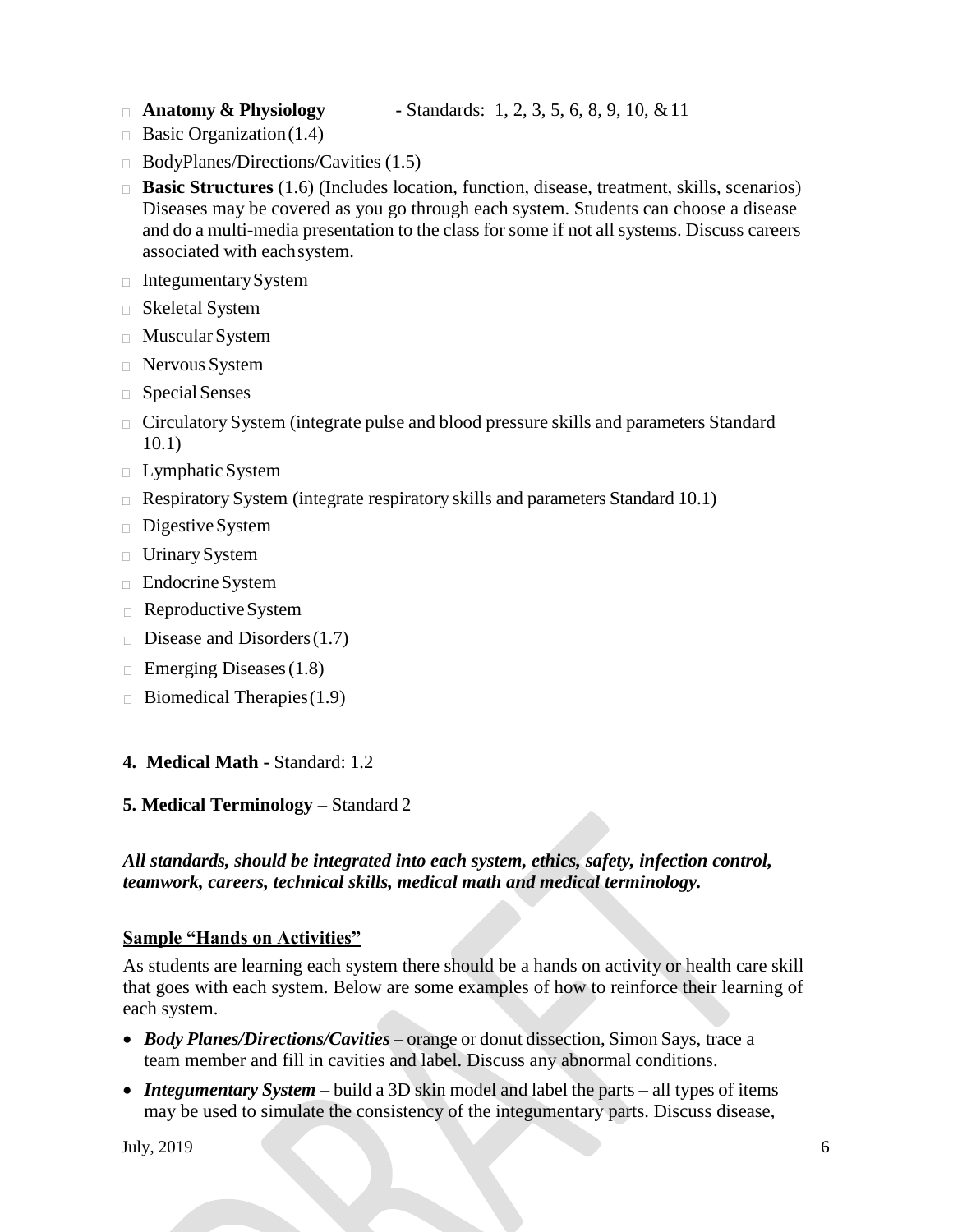abnormal conditions, treatment and scenarios.

- *Skeletal System* Using "Crunch" bars and Marshmallow treats, students can see the difference between compact and spongy bone. Number 10 bones on "Mr. Bones" your classroom skeleton, with numbered answer sheets and have a race to see who can label the bones the fastest with the correct answers. Do 10bones every day. Discuss disease, abnormal conditions, treatment and scenarios.
- *Muscular System* Divide into teams and build muscles on top of student volunteer. Using a clay system such as "Hands on Body Systems" build muscles and talk about muscle actions, disease and abnormal conditions. Dissect chicken legs to see muscular layers. Discuss disease, abnormal conditions, treatment and scenarios.
- *Nervous System*  Internet scavenger hunt on the brain and the full nervous system. Dissect an animal brain. Use clay to build a brain and nerves andplace them in the correct anatomical position. Discuss disease, abnormal conditions, treatment and scenarios.
- *Special Senses*  Water taste test do a blind taste testing on different types of water and let them guess which one they think it is. Nestle, Figi, Aqua, etc., Do an eye chart test, dissect sheep eyes, do a blind touch test, or smell test. Discuss disease, abnormal conditions, treatment and scenarios.
- *Circulatory System* Trace the flow of blood through the heart. Could be on GIANT paper as a walk-through or smaller as a drawing. Use colored markers, crayons or pencils. Label. Use Clay to build a heart and place in the correct anatomical position, dissect a pig heart, label the valves, the atria, the ventricles and the main vessels. Discuss disease, abnormal conditions, treatment and scenarios.
- *Lymphatic System* May use clay to build and place lymph nodes and vessels in the correct anatomical positions. Discuss disease, abnormal conditions, treatment and scenarios.
- **Respiratory System** Build life size or larger than life clay lungs, with the bronchi, bronchioles, and alveoli included. Build small clay lungs and place in correct anatomical positions on clay building boards or small skeletal manikins. Discuss disease, abnormal conditions, treatment and scenarios.
- *Digestive System* Trace the path of food from the beginning through to the end of the Alimentary Canal. Describe what is happening along the way. Build the system with clay and place it in the correct anatomical position. Label the parts. Discuss disease, abnormal conditions, treatment and scenarios.
- *Urinary System* Test simulated urine, build the urinary system with clay and place it in the correct anatomical positions on the anatomy body building boards or manikens. Discuss disease, abnormal conditions, treatment and scenarios.
- *Endocrine System*  Build with clay and place in correct anatomical positions on boards or manikin. Assign a disease from this system to the students to present in a media fashion as these are very interesting. Discuss disease, abnormal conditions, treatment and scenarios.
- **Reproductive System** Trace the path of the sperm from production to where they are expelled. Discuss the action of the endometrium. Discuss disease, abnormal conditions, treatment andscenarios.

### **Resources:**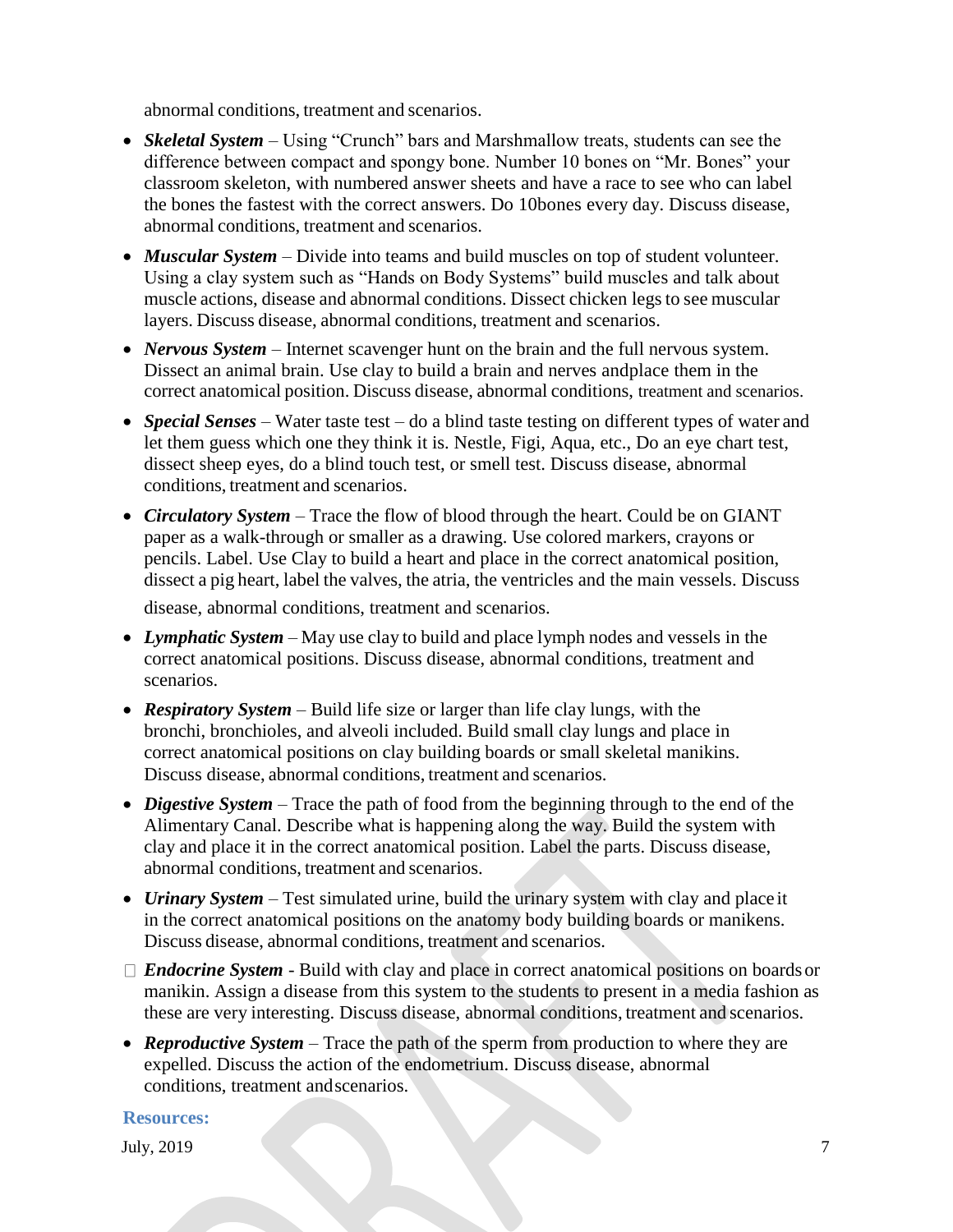Browse catalog at mysctextbooks.com for latest instructional materials available to South Carolina public schools for health science technology courses.

Thibodeau, Gary A., and Kevin T. Patton, Structure & Function of the Body. Student Edition, Elsevier, Inc. Mosby and WB Saunders, latest edition.

Scott, Ann Senisi and Fong, Elizabeth. Body Structures and Functions Clifton Park, New York: Delmar, Cengage Learning. Latest Edition Simmers, Louise. Diversified Health Occupations. Albany, New

York: Delmar, latest edition. -------, -------. --

----: Teacher's Resource Kit, latest edition.

-------, -------. ------: Workbook, latest edition.

"Hands on Body Systems" [starlasteachtips.com/bodysystems.html](http://www.starlasteachtips.com/bodysystems.html)

Starla's Creative Teaching Tips [starlasteachtips.com/](http://www.starlasteachtips.com/)

Today's Class [todaysclass.com](http://www.todaysclass.com/)

**WEB SITES:**

South Carolina Department of Education [ed.sc.gov](http://www.ed.sc.gov/)

South Carolina Health Science Education Teacher Resource Guide

[cateresources.net/HSTETeacherResourceGuide/index.html H](http://www.cateresources.net/HSTETeacherResourceGuide/index.html)ealth Science Educator Resources [HealthScienceTeacher.com](http://www.healthscienceteacher.com/)

National HOSA - [hosa.org](http://www.hosa.org/)

SC HOSA - [schosa.org](http://www.schosa.org/)

National Consortium for Health Science Education - [healthscienceconsortium.org](http://www.healthscienceconsortium.org/)

Personal Pathways to Success<sup>™</sup> (This link no longer works!) <http://www.palmettopathways.org/EEDA2/default.aspx>

## **EDUCATIONAL/CLASSROOM RESOURCES**

### **Activities in a Pinch**

American Medical Association: Careers in Healthcare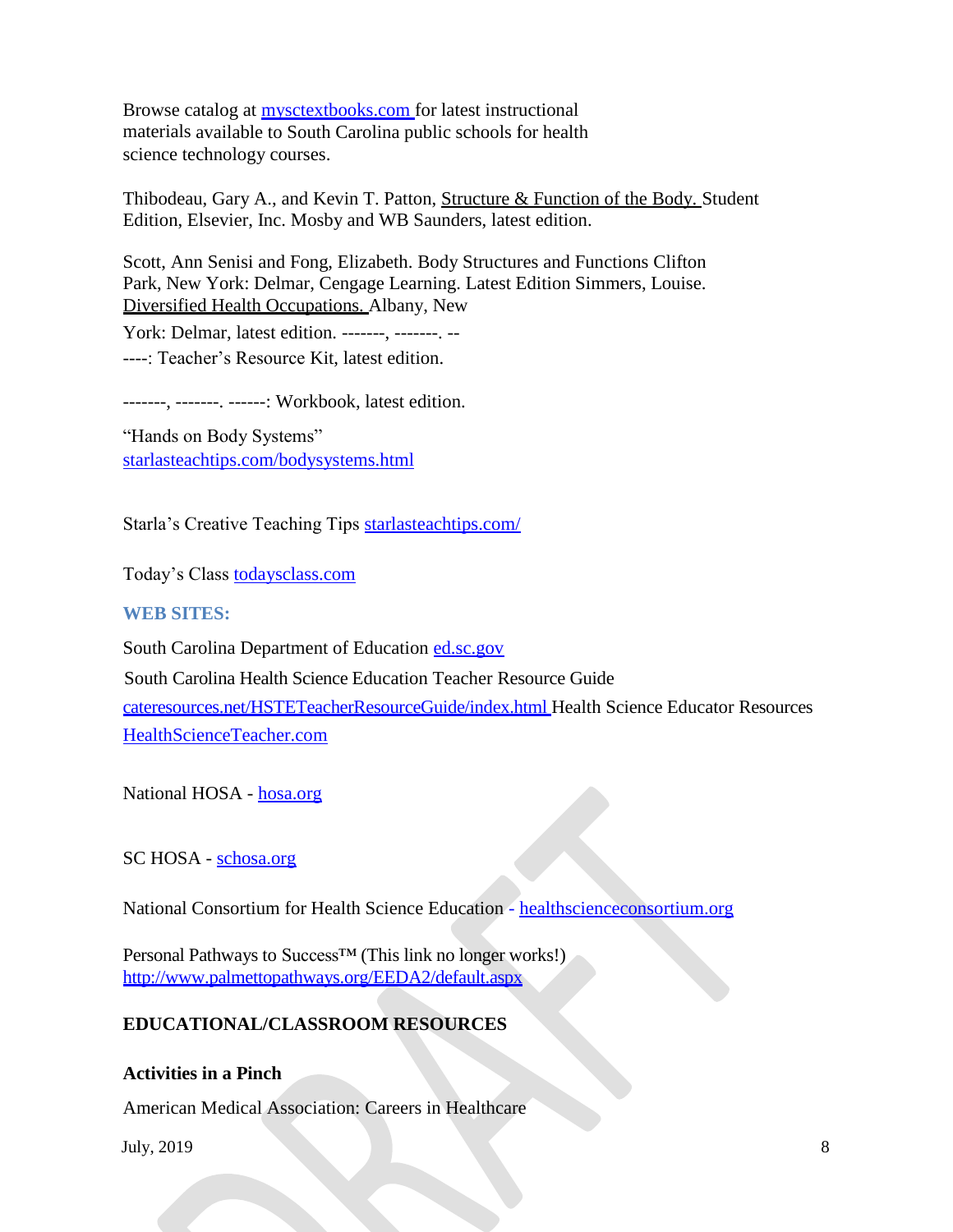[http://www.ama-assn.org/ama/pub/education-careers/careers-health-](http://www.ama-assn.org/ama/pub/education-careers/careers-health-care.shtml) [care.shtml](http://www.ama-assn.org/ama/pub/education-careers/careers-health-care.shtml)

American Medical Association: Career Planning Resource [https://www.ama-assn.org/amaone/career-planning](https://www.ama-assn.org/amaone/career-planning-resource)[resource](https://www.ama-assn.org/amaone/career-planning-resource)

CareerOneStop formerly known as America's Career InfoNet

<https://www.careeronestop.org/Toolkit/ACINet.aspx>

American Heart Association <http://www.americanheart.org/presenter.jhtml?identifier=1200000>

American Journal of Nursing <https://www.jstor.org/journal/americanjnursing>

American Red Cross <http://www.redcross.org/>

Annals of Internal Medicine <http://www.annals.org/> Anatomy in Clay <http://www.anatomyinclay.com/>

Ask Dr. Math [http://mathforum.org/dr.math/dr-](http://mathforum.org/dr.math/dr-math.html) [math.html](http://mathforum.org/dr.math/dr-math.html)

Assessment: Motivational Appraisal of Personal Potential <https://www.assessment.com/>

Aetna: InteliHealth <http://custom.aetna.com/Inova/intelihealth.shtml>

Become an RN <https://www.learnhowtobecome.org/nurse/registered-nurse/>

Be Something Amazing – Video of Virtual Surgeries and Occupations in Healthcare <https://besomethingamazing.com/>

Body Works: A toolkit for healthy teens and strong families <http://www.womenshealth.gov/bodyworks/>

Cancer.Net <http://www.cancer.net/portal/site/patient>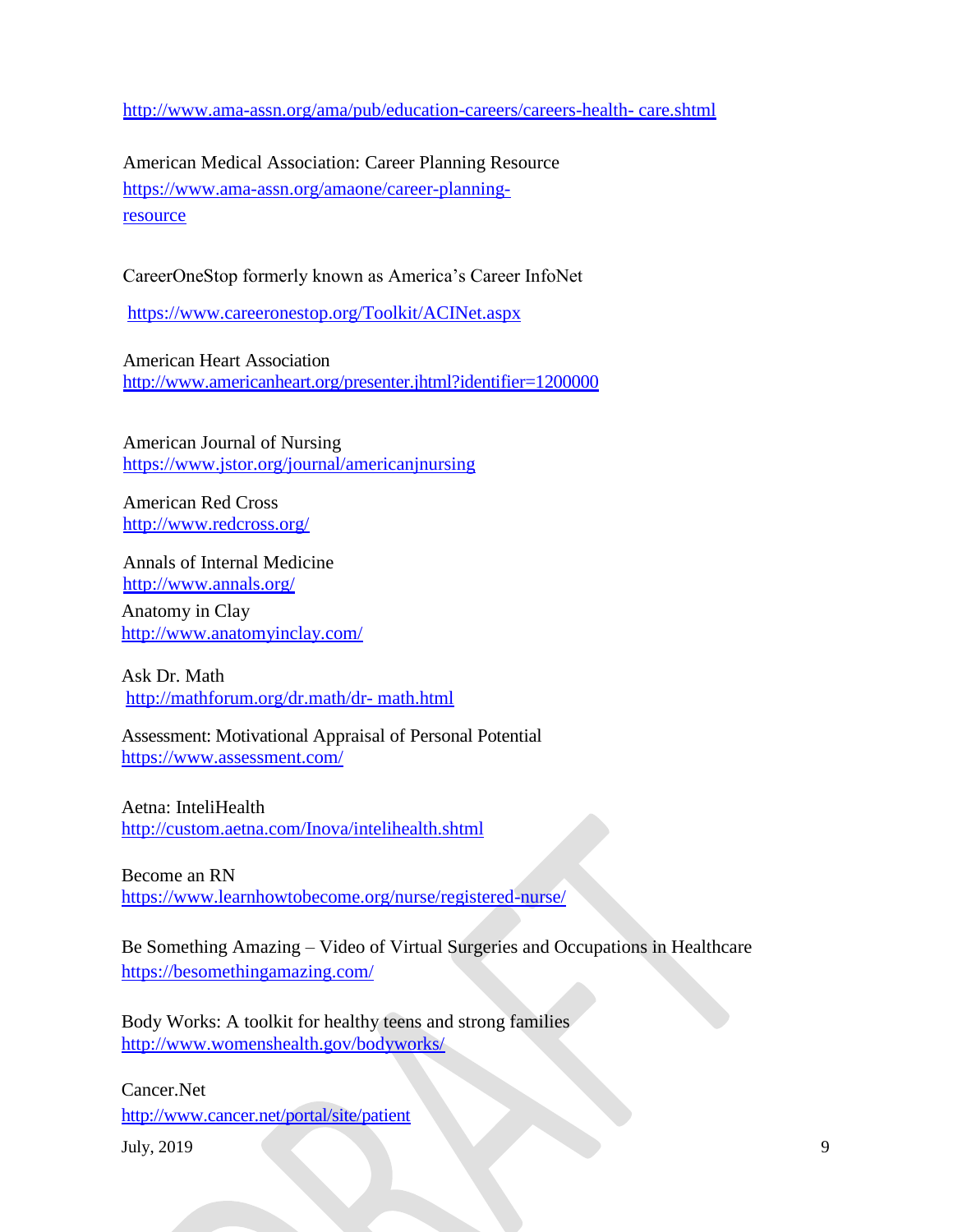Cardinal Health: Making healthcare safer and more productive <http://www.cardinal.com/>

Career Voyages https://webarchive.library.unt.edu/eot2008/20080916003633/http:/careervoyages.gov/

CNN Health <http://www.cnn.com/HEALTH/>

CollegeNet <http://www.collegenet.com/elect/app/app>

CreativEd Services <http://www.creativedservices.com/>

Dr. Greene…..Caring for the Next Generation <http://www.drgreene.com/>

Estronaut: A Forum for Women's Health <http://www.womenshealth.org/>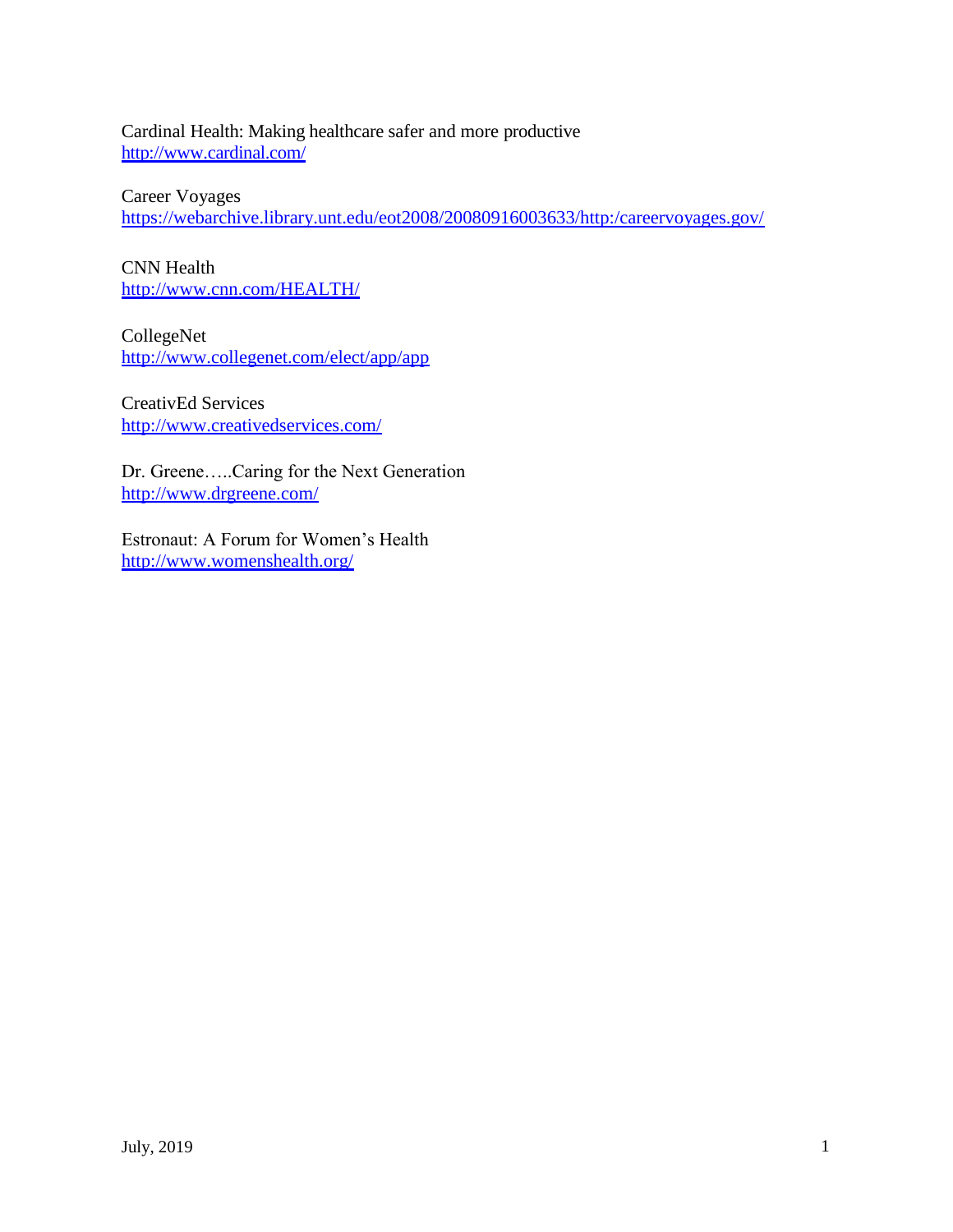Explore Health Careers <http://explorehealthcareers.org/en/home>

Health Central <http://www.healthcentral.com/>

JAMA: The Journal of the American Medical Association <http://jama.ama-assn.org/>

Learn and Serve America's Service Learning Clearinghouse <http://www.servicelearning.org/>

Medline Plus: Medical Encyclopedia <http://www.nlm.nih.gov/medlineplus/encyclopedia.html>

Medical Math Lesson Plans <http://www.nrccte.org/resources/lesson-plans/health-science/health-science-back-basics>

Medical Mysteries on the Web <http://webadventures.rice.edu/stu/Games/MedMyst/>

Medical Reserve Corps <https://mrc.hhs.gov/HomePage>

MedicineNet: We Bring Doctors' Knowledge to You (Medical Dictionary) <http://www.medterms.com/script/main/hp.asp>

MedlinePlus: Trusted Health Information for You <http://medlineplus.gov/>

Medscape from WebMD <http://www.medscape.com/>

Merck: A Global Research-Driven Pharmaceutical Company <http://www.merck.com/index.html>

Transcription 411: The Online Resource Center for Medical Transcription Students and Professionals <http://transcription411.com/>

National Institutes of Health, Office of Science Education <https://www.nih.gov/research-training/science-education>

New England Journal of Medicine <http://content.nejm.org/>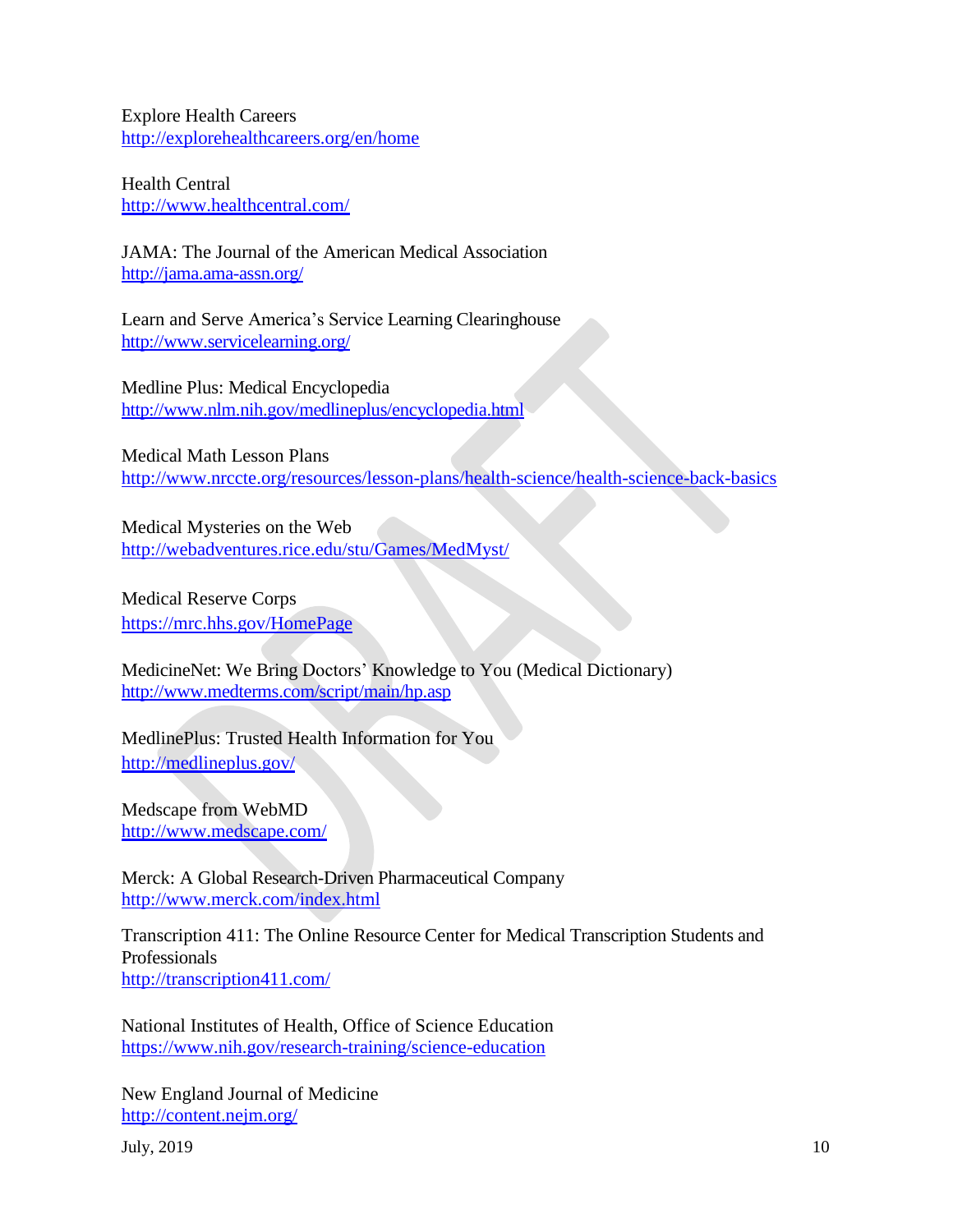NORD: National Organization for Rare Disorders <http://www.rarediseases.org/>

North Carolina Association for Biomedical Research <http://www.ncabr.org/>

Nurse Spectrum | NurseWeek <http://www.nurse.com/>

OncoLink: Abramson Cancer Center of the University of Pennsylvania [https://www.pennmedicine.org/cancer/navigating-cancer-care/getting-started/patient](https://www.pennmedicine.org/cancer/navigating-cancer-care/getting-started/patient-education/oncolink-cancer-education)[education/oncolink-cancer-education](https://www.pennmedicine.org/cancer/navigating-cancer-care/getting-started/patient-education/oncolink-cancer-education)

Physicians' Desk Reference <http://www.pdr.net/browse-by-drug-name>

Pregnancy and Parenting for Today's Mom <http://parenting.ivillage.com/>

PubMed: A service of the US National Library of Medicine and the National Institutes of Health

<http://www.ncbi.nlm.nih.gov/PubMed>

Reuters Health: The premier supplier of health and medical news <http://www.reuters.com/news/health>

RxList: The Internet Drug Index <http://www.rxlist.com/script/main/hp.asp>

Starla's Creative Teaching Tips <http://www.starlasteachtips.com/>

States' Career Clusters [www.careerclusters.org](http://www.careerclusters.org/)

Stay Healthy http[s://ww](http://www.stayhealthy.com/)w[.stayhealthy.com/](http://www.stayhealthy.com/)

Texas Health Science <http://www.texashste.com/>

The Educator's Reference Desk <http://www.eduref.net/>